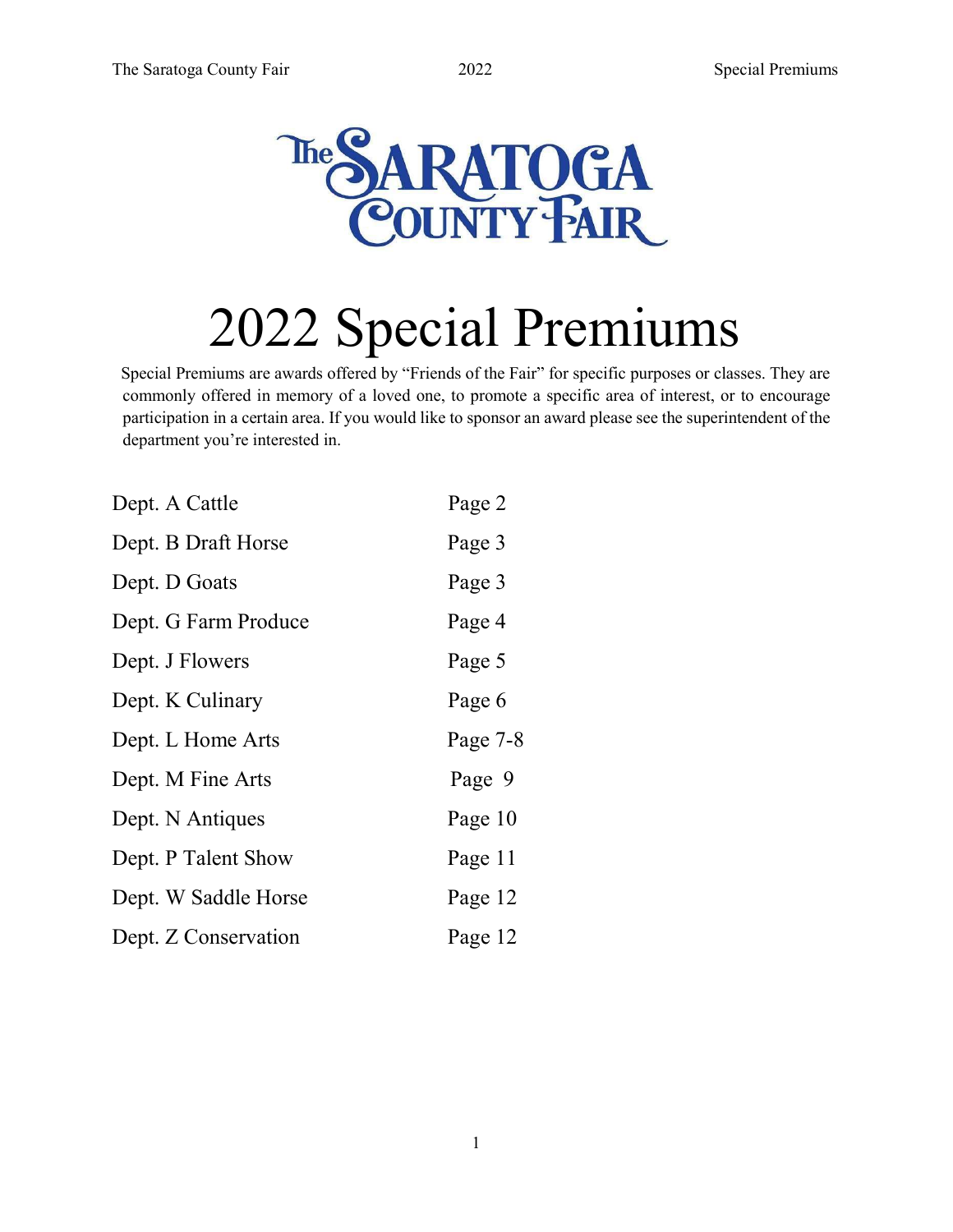# Department A- Cattle

Dairy Specials

Arnolds Feed & Grain Service of Amsterdam offers:

1. \$15 1st Place, Dairy Cattle, Produce of Dam, Holstein

Dave Driscoll of Saratoga Springs offers:

- 2. \$40 Jr. Exhibitor, 16 yrs. & under, who in the opinion of judges presents the Best Cattle display, all dairy breeds competing
- 3. \$30 Grand Champion Ayrshire

Willow Marsh Farm of Ballston Spa offers:

4. \$50 Best Udder of Show, all breeds competing

In memory of Carl Englehart Kathy and Richard Decker offer: 5. \$10 Grand Champion – All Breeds – Dairy

#### The Fred Sanders Award:

In honor of Fred Sanders 30 years of dedicated service to the Saratoga County Fair Board, as well as 60 years exhibiting and showing at the Saratoga County Fair, which were Fred's great joys.

In recognition of that, and his love for a "sharp cow", an open show Fred Sanders Memorial Award was initiated in 2012. The winners name will be placed on a plaque which hangs in the Saratoga County Fair office, an individual plaque will be awarded, and a \$250 check will be presented to:

The exhibitor from Saratoga County who garners the highest point total from the following: Class 8 Junior 3 Best Females; Class 19 Senior Best 3 Females; Class 20 Exhibitor's Herd; Class 21 Produce of Dam; Class 22 Daughter Dam

8 points for 1st 7 points for 2nd 6 points for 3rd 5 points for  $4<sup>th</sup>$ 4 points for  $5<sup>th</sup>$ 3 points for  $6<sup>th</sup>$ 2 points for  $7<sup>th</sup>$ 1 point for  $8<sup>th</sup>$ 

For this award at least one animal in each of the classes 20,21, and 22 must be bred by the exhibitor. 6. \$250 Fred Sanders Award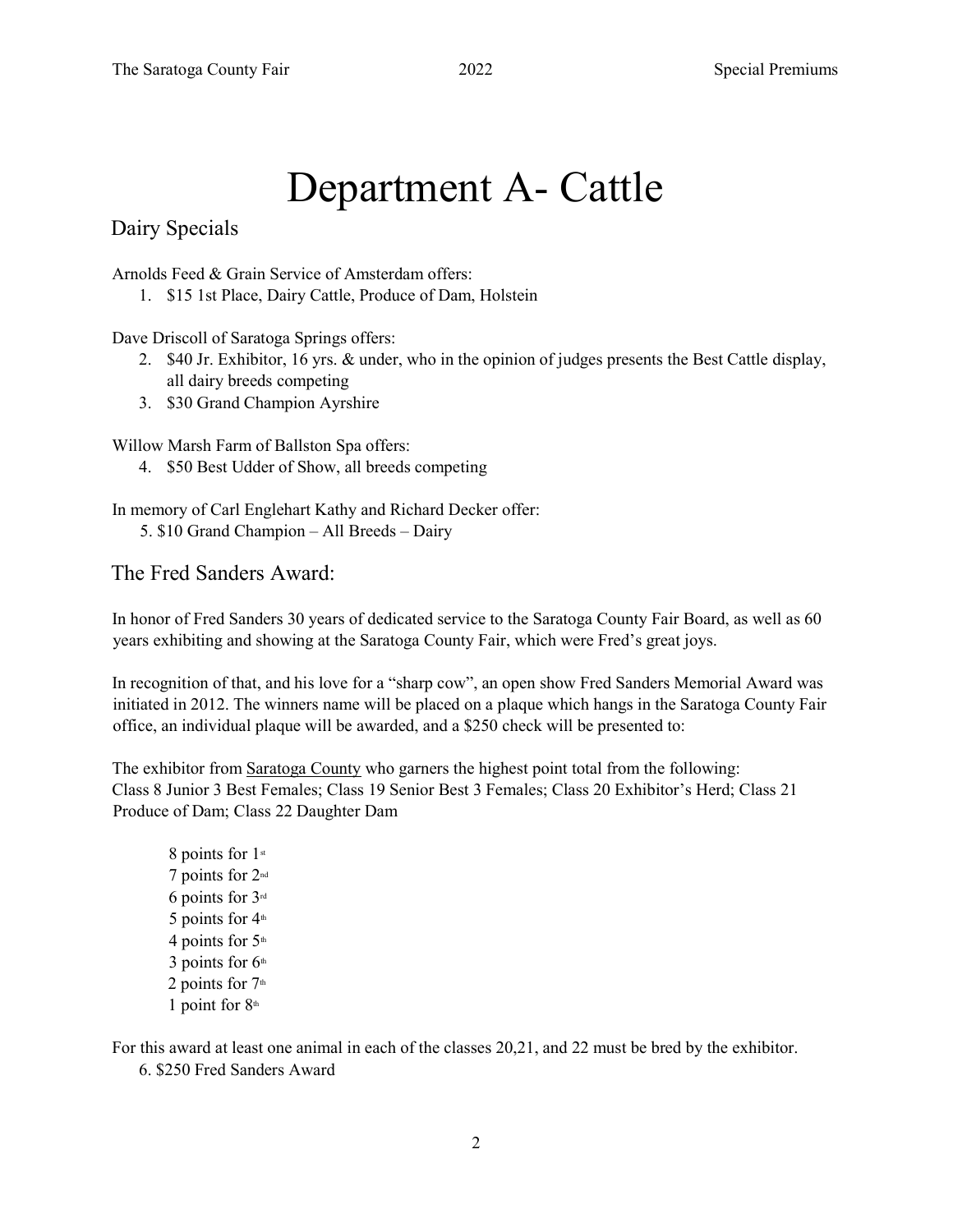#### Department B- Draft Horse

In memory of Dave Leggett, Mr. and Mrs. Tom Armer of Ballston Spa offer:

3. \$20 1st Place, Jr. Cart – Large Draft

Mr. and Mrs. Tom Armer of Ballston Spa offer:

4. \$10 1st Place, Jr. Cart – Cross & Small Breed

In memory of Paul Lent, Fred Arnold of Galway offers: 5. \$50 1st place Large Draft Team

### Department D- Goats

Dave Driscoll of Saratoga Springs offers:

1. \$25 Best Doe in Tri-County Goat Show

#### Junior Educational Display

Open to goat exhibitors 16 years old and under. You will be given a 4ft x 4ft area to make your display. Judging criteria includes stopping power, educational value and appearance of the exhibit.

- 3.  $$301<sup>st</sup>$  place
- a. \$20 2nd place
- b.  $$10 \, 3^{\text{rd}}$  place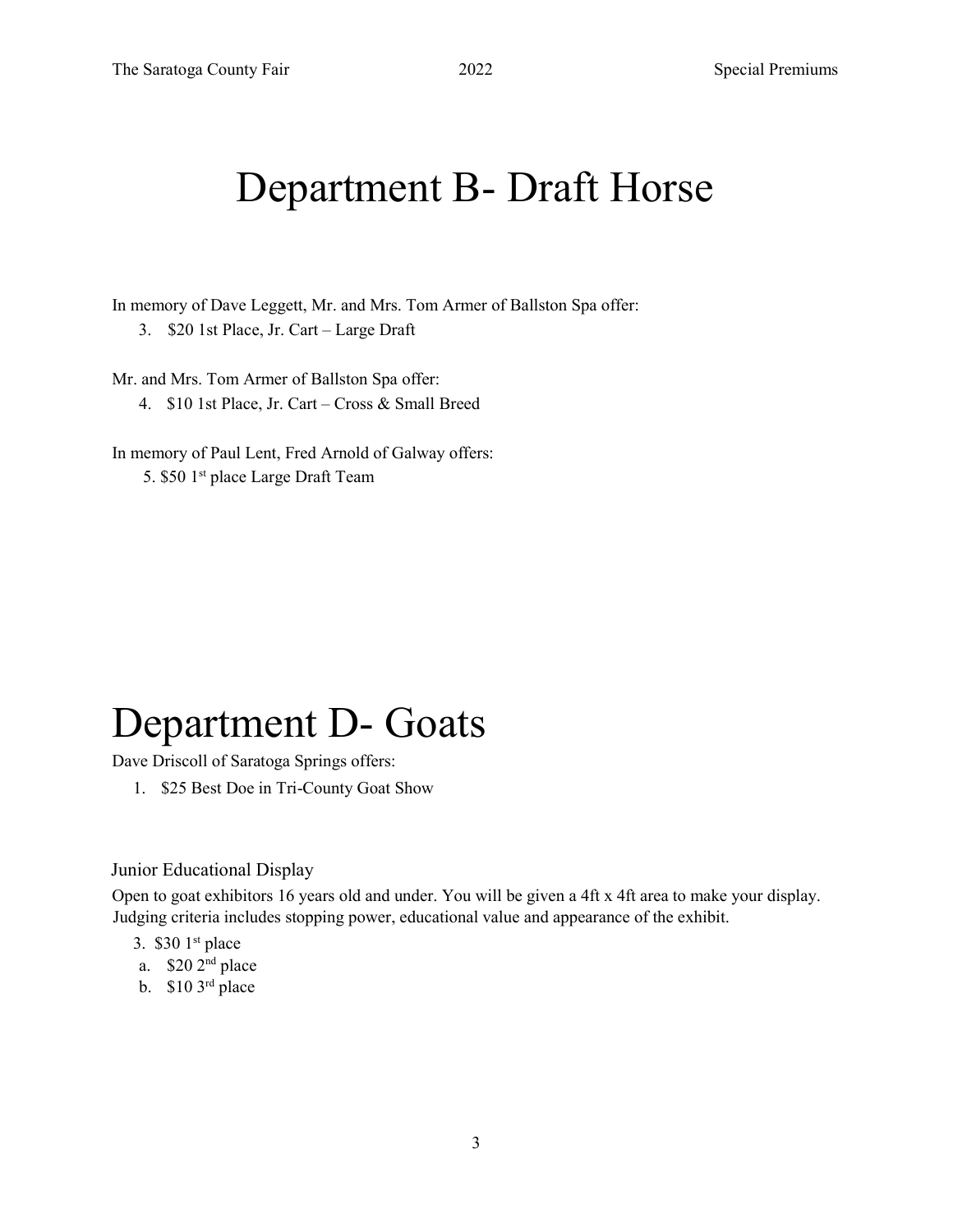#### Department G- Farm Produce

In memory of her father, Kenneth D. Potter, Sarah Welch of Burnt Hills offers:

1. \$5 Jr. exhibitor with most variety of vegetables

William J. Burke & Sons/Bussing & Cunniff, Inc. Funeral Homes of Saratoga Springs offer:

- 2.  $$51<sup>st</sup>$  place herb plant, collection of 10 herbs
- 3. \$5 2nd cutting hay, 1st place winner
- 4. \$5 Best yellow summer squash
- 5. \$5 Best 5 green tomatoes

Dave Driscoll of Saratoga Springs offers:

- 6. \$10 Jr. exhibitor with most variety of fruits
- 7. \$25 Jr. exhibitor with most variety of entries

Michael and Sally Planko of Ballston Spa offer:

- 8. \$5 New exhibitor with most number of entries (did not exhibit in the previous year)
- 9. \$5 1st Place market basket
- 10. \$5 Exhibitor with most number of honey entries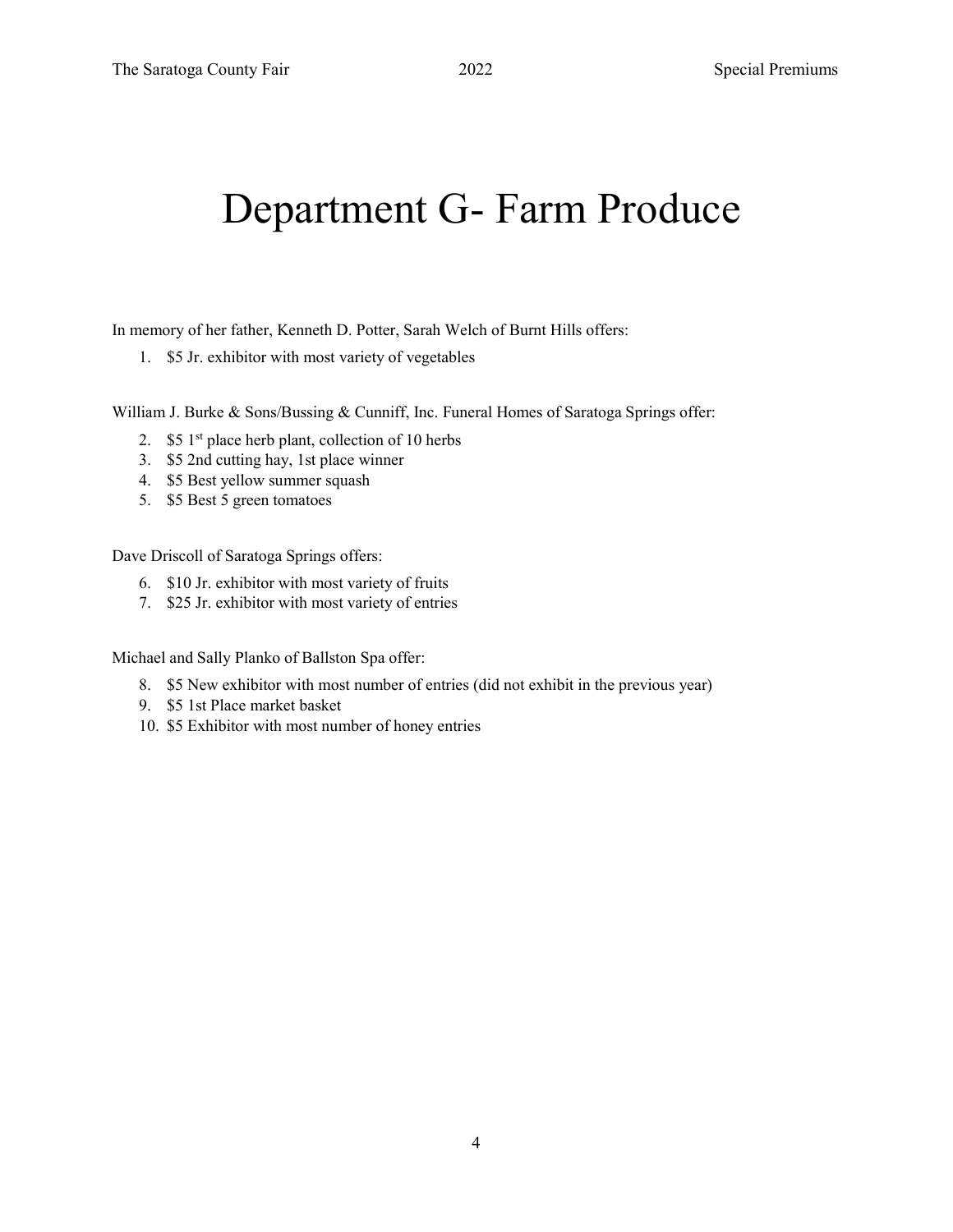#### Department J- Flowers

William J. Burke & Sons/Bussing & Cunniff, Inc. Funeral Homes of Saratoga Springs offer:

- 1. \$5 1st place, dried arrangement
- 2. \$5 1st place, arrangement of silk flowers
- 3. \$5 1st place, dried corsage
- 4. \$5 1st place, Lady of the Fair hat

Mr. & Mrs. Tom Armer of Ballston Spa offers:

- 5. \$5 1st place, Miniatures (4" or less) 12-15-year-old exhibitor
- 6. \$5 1st place, Miniatures (4" or less) 8-11-year-old exhibitor
- 7. \$5 1st place, Wild flower bouquet, 8-11-year-old exhibitor
- 8. \$5 1st place, Most Original Arrangement, junior exhibitor

In memory of Mary and Carl Englehart, The Englehart Family offer:

- 9. \$5 Winner, Potted Plants, Porch container with plants
- 10. \$5 Winner, Arrangements, Arrangement of live flowers in a tea cup
- 11. \$5 Winner, Cut Flowers, Perennial not listed (5)
- 12. \$5 Winner, Lady of the Fair decorated hat
- 13. \$5 Winner, County Miss decorated hat

In memory of Mary Englehart, Kathy & Richard Decker of Ballston Spa offer:

- 14. \$10 1<sup>st</sup> place, Basket of Flowers (any kind)
- 15. \$10 1st place, Perennial, not listed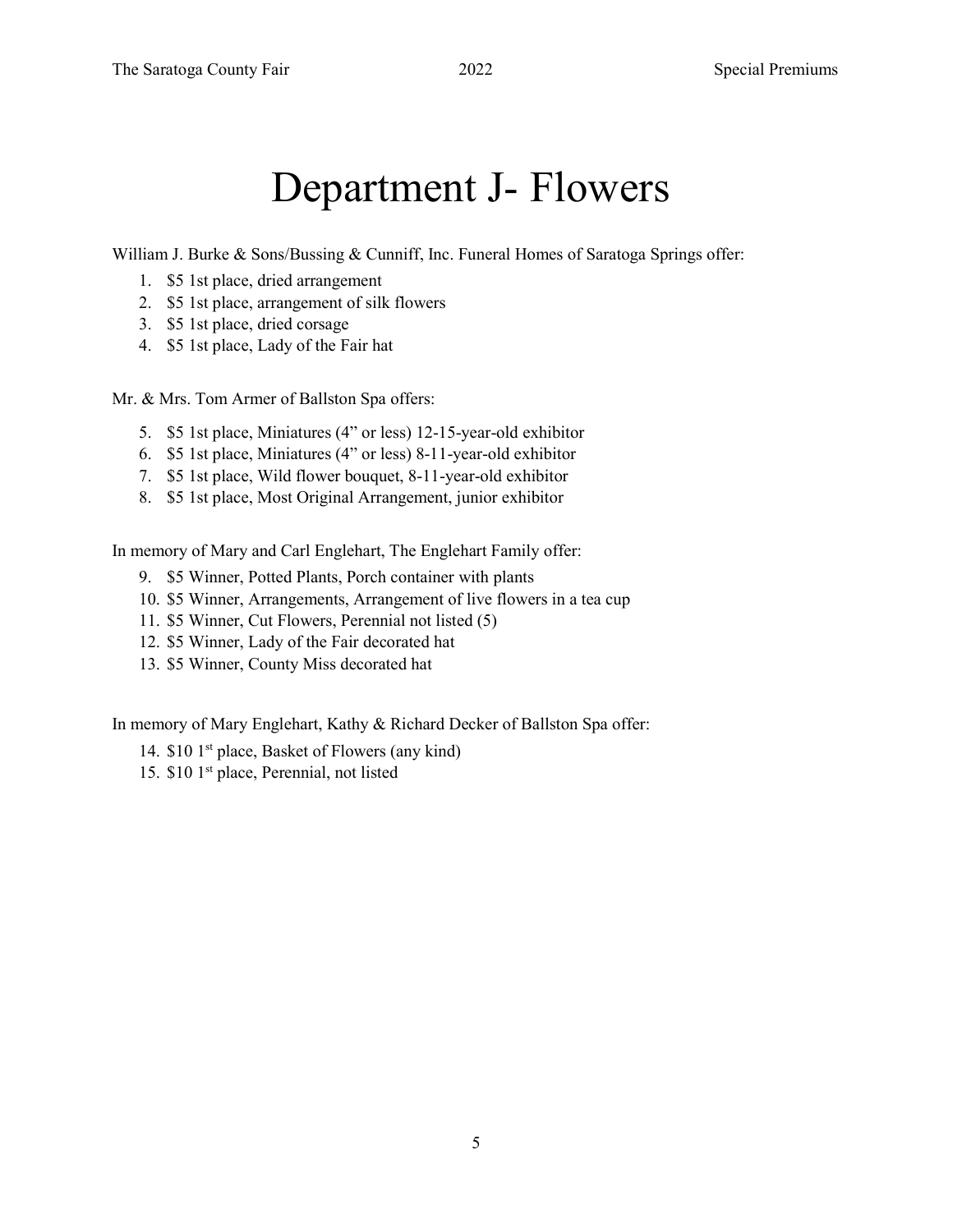### Department K- Culinary

In memory of her mother, Grace M. Potter, Sarah Welch of Burnt Hills offers:

1. \$5 1st place, Canned Vegetables, Tomatoes

Dave Driscoll of Saratoga Springs offers:

- 2. \$25 1st place, Junior chocolate chip cookies
- 3. \$25 1st place, Junior brownies (unfrosted)
- 4. \$25 "Best of Fair" Junior yeast bread
- 5. \$25 1st place, Junior apple pie, ages 12 & under
- 6. \$25 1st place, Junior apple pie, ages 13-17

William J. Burke & Sons/Bussing & Cunniff, Inc. Funeral Homes of Saratoga Springs offers:

7. \$15 1st place, Decorated Cake, Junior exhibitor 17 yrs. of age and under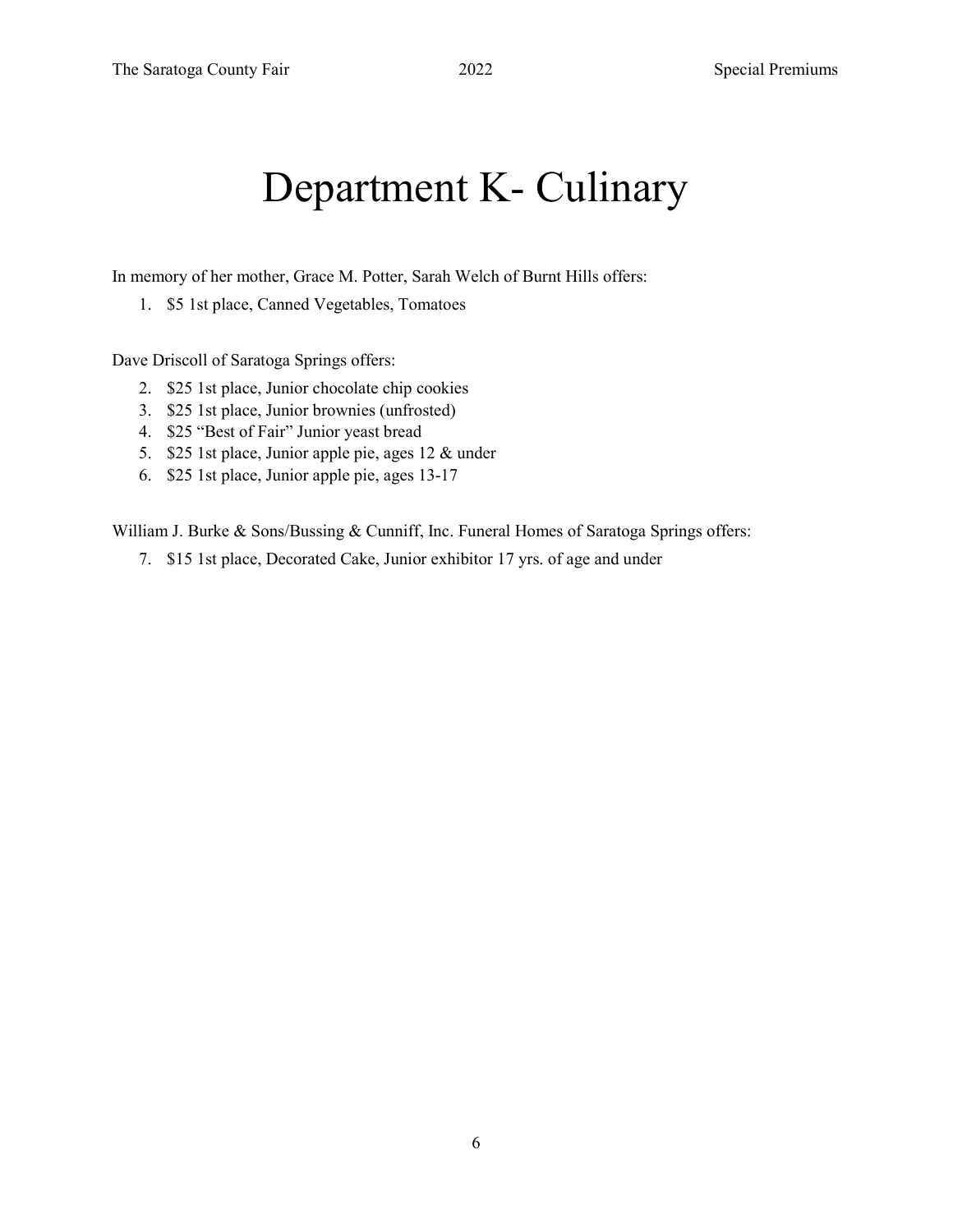#### Department L- Home Arts

In Memory of Mary Englehart: Kathy and Richard Decker of Ballston Spa offer:

1. \$10 1st Place, Class #33 Quilts, Patchwork, machine

Kathy and Richard Decker of Ballston Spa offer:

2. \$10 "Best of Fair," Section 1, Household Linens, Quilts: Visual Impact

In memory of Elizabeth Decker, Kathy and Richard Decker of Ballston Spa offer:

3. \$10 "Best of Fair" Crocheting or Afghans, crocheted

Armer Funeral Home of Ballston Spa offers:

- 4. \$25 "Best of Fair" Room Furnishings, Rugs
- 5. \$25 "Best of Fair" Room Furnishings, Furniture
- 6. \$10 "Best of Fair" Clothing Sewmanship
- 7. \$20 "Best of Fair" Room Furnishings, Framed Pictures/ Wall Hangings or Pillows or Furniture Accessories

William J. Burke & Sons/Bussing & Cunniff, Inc. Funeral Homes of Saratoga Springs offer:

8. \$5 "Best of Fair" Clothing Sewmanship or Household Linens 9. \$5 Special Premium, Section 3: Clothing sewmanship, Junior a. \$5 Special Premium, Section 3: Clothing sewmanship, Junior

\*This prize money is offered to acknowledge the work of junior exhibitors competing in this open competition. The judge will pick his/her favorite two (2) junior entries in this section. This special premium prize money may be in addition to the 1<sup>st</sup>, 2<sup>nd</sup>, or 3<sup>rd</sup> place prize money.

To be considered for this award money, the junior exhibitor(s) must be sure their entry form and the entry ticket affixed to the exhibit clearly indicates they are a junior exhibitor with their age listed.

Antonio and Tammy Ballestero of Ballston Spa offer:

10. \$10 "Best of Fair", Section 1, Household Linens, Quilts: "Primarily" Handwork

This prize money is offered to acknowledge quilts "primarily" having handwork: hand quilting, piecing appliqué or embroidery. Some machine work for setting of blocks allowed.

11. \$5 "Peoples' Choice Award" The winner of this special prize money is to acknowledge the Home Arts Superintendent and Ad-Hocs favorite Home Arts entry from any section in the Home Arts Department.

Dave Driscoll of Saratoga Springs offers:

12. \$20 "Best of Fair", Section 1, Junior Quilts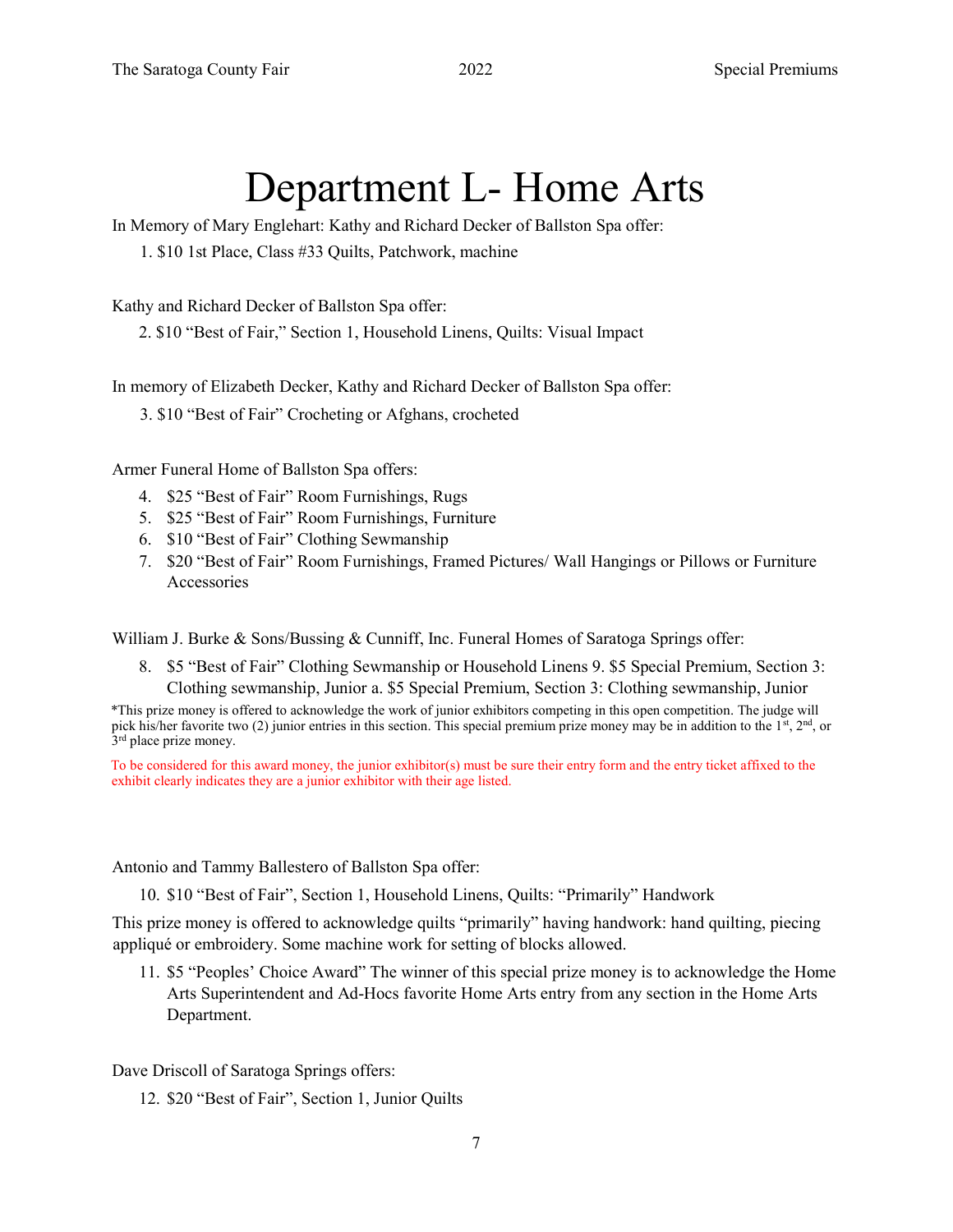#### Department L- Home Arts

The Rock Day Spinners Guild offers:

- 13. \$5 "Best of Fair", Section 7 Handspun Yarn
- 14. \$10 "Best of Fair" Rock Day Spinners, 1 award selected from Section 10: Classes 341-344
- 15. \$10 "Best of Fair" Rock Day Spinners, 1 award selected from Section 10: Classes 345-347 16. \$10 Special Premium, Section 10: Rock Day Spinners, Junior
- a. \$10 Special Premium, Section 10: Rock Day Spinners, Junior

\*This prize money is offered to acknowledge the work of junior exhibitors competing in this open competition. The judge will pick his/her favorite two (2) junior entries in this section. This special premium prize money may be in addition to the 1st, 2nd, or 3rd place prize money.

To be considered for this award money, the junior exhibitor(s) must be sure their entry form and the entry ticket affixed to the exhibit clearly indicates they are a junior exhibitor with their age listed.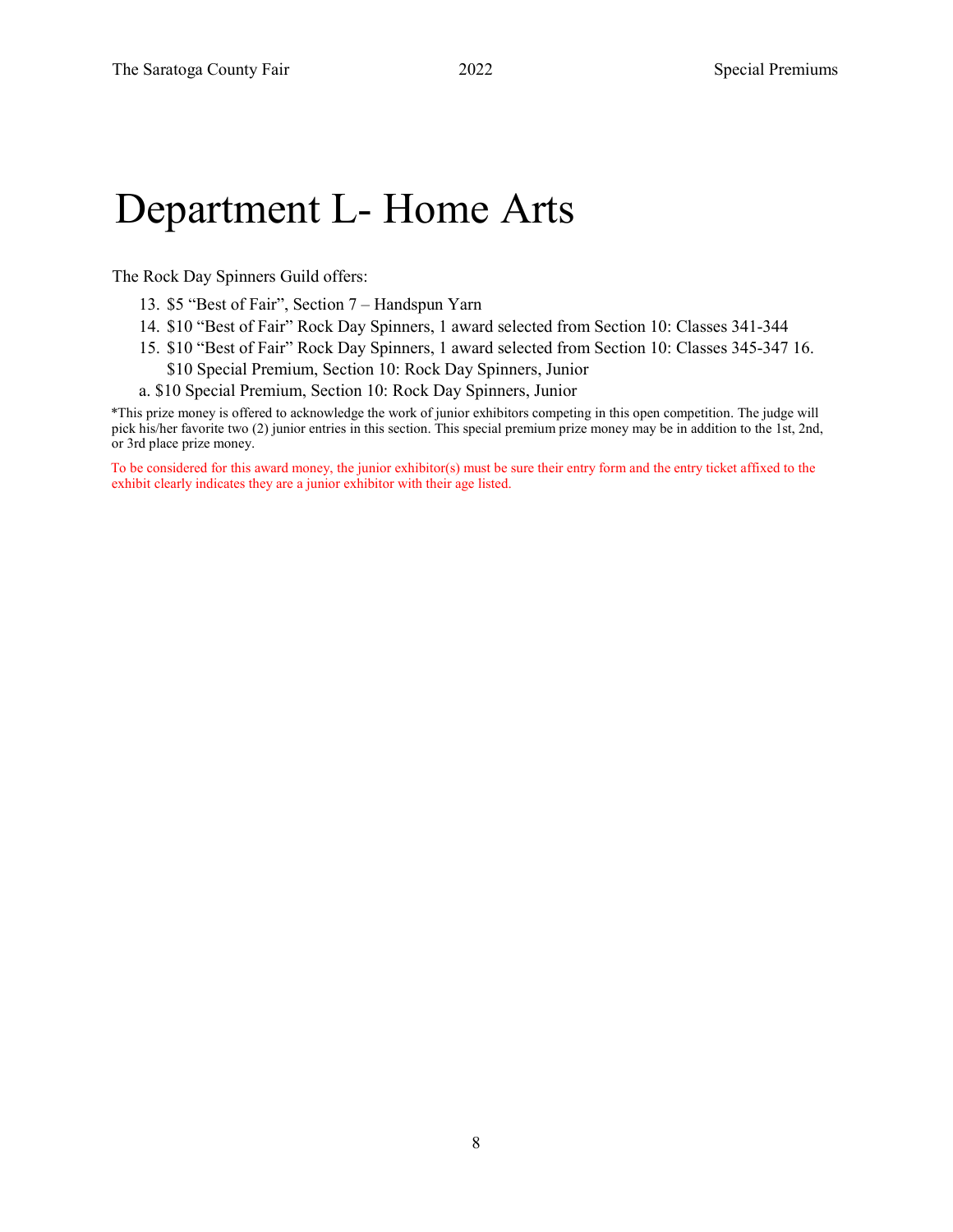# Department M- Fine Arts

Joan and Dick Rowland of Greenfield Center offer:

- 1. \$10 "Best of Fair" Junior Exhibitors: Photography, color
- 2. \$10 "Best of Fair" Photography, Color, Adult

William J. Burke & Sons/Bussing & Cunniff, Inc. Funeral Homes of Saratoga Springs offer:

- 3. \$5 "Best of Fair" Holiday Decoration or Seasonal Decoration
- 4. \$5 "Best of Fair" Ceramics
- 5. \$10 "Best of Fair" Junior Exhibitors: Ceramics

Lanie Kosower of Kamelot, Ballston Spa offers:

- 6. \$5 "Best of Fair" Photography, Black & White, Adult
- 7. \$5 "Best of Fair" Photography, Black & White, Jr.
- 8. \$5 "Best of Fair" Photography, Tone (Sepia), Adult
- 9. \$5 "Best of Fair" Photography, Tone (Sepia), Jr.

In memory of Les Miller, an avid bird lover, the Ballestero Family of Ballston Spa sponsors Birdhouses/Birdfeeders and offers:

10. \$5 "Best of Fair" Birdhouses/Birdfeeders

Antonio & Tammy M. Ballestero of Ballston Spa sponsor Table Settings and offer:

- 11. \$5 "Best of Fair", Table Setting
- 12. \$5 "Peoples' Choice Award" The winner of this special prize money is to acknowledge the Fine Arts Superintendent and Ad-Hocs favorite Fine Arts entry from any section in the Fine Arts Department.

Charlie and Lynne Escher of Ballston Spa offer:

- 13. \$15 "Best of Fair" Turning
- 14. \$10 "Best of Fair" Junior Turning

In memory of Carl Englehart, Kathy and Richard Decker of Ballston Spa offer:

15. \$10 1st Place, Class 227, Country Scenes, Color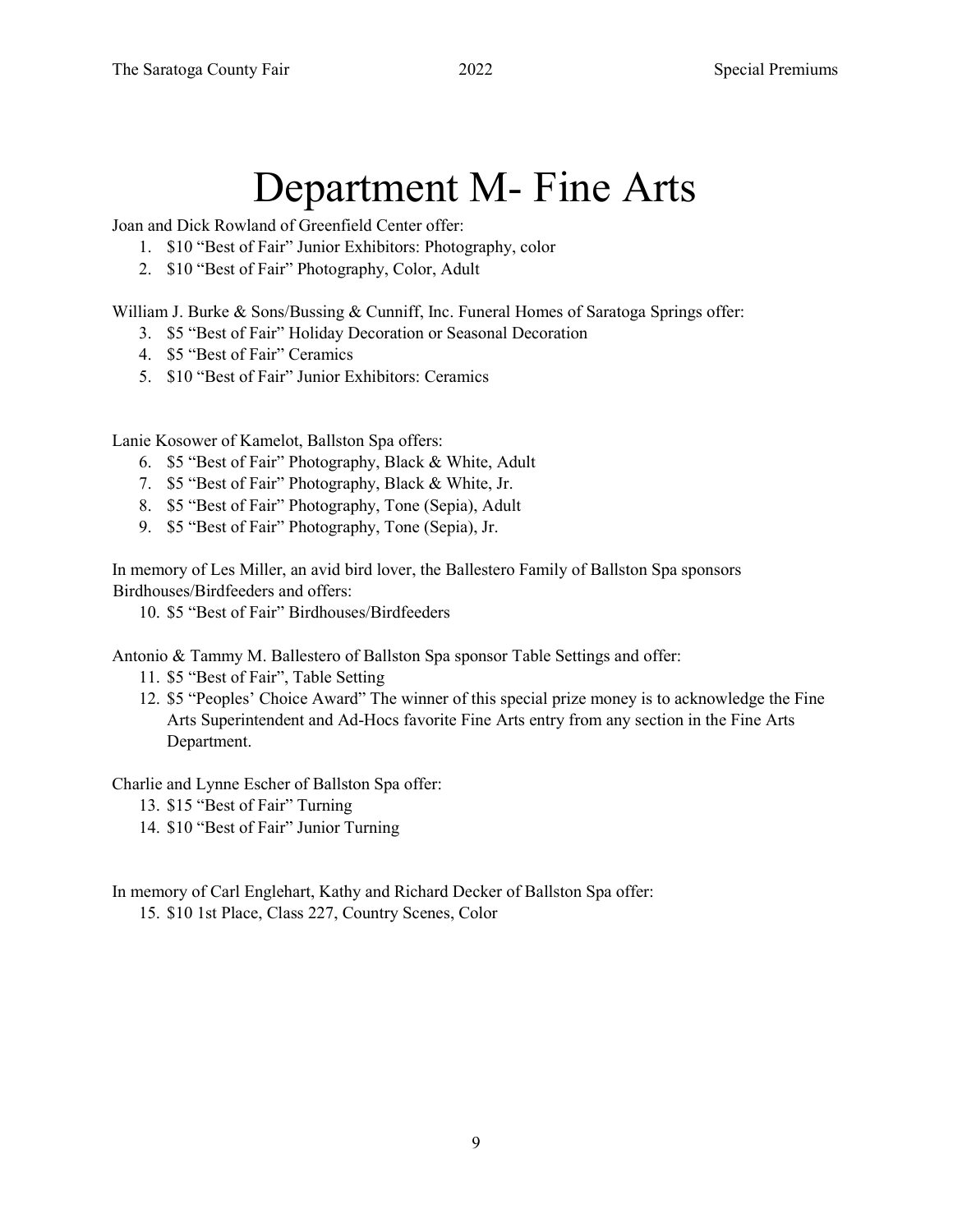### Department N- Antiques

In memory of Kris Potter, offered by Tim Welch and Frank Post of Ballston Spa:

1. \$10 Judges' choice, Toys

In memory of Gracie, offered by Ann Woodruff of Saratoga Springs:

2. \$10 Judges' choice, Toys, Antique Doll

In memory of Stacia Bunyan, offered by the Welch Family:

3. \$5 Judges' choice, China/Porcelain, Sugar & Creamer

In memory of Grace M. Potter, offered by the Welch Family:

4. \$10 Judges' choice, Kitchenware, Popcorn Popper

In memory of Edward R. Welch, offered by the Welch Family: 5. \$10 Judges' choice, Militaria

In memory of Kenneth D. Potter, offered by the Welch Family: 6. \$10 Judges' choice, Trades, Farming

In memory of Ellen C. Welch, offered by the Welch Family: 7. \$10 Judges' choice, Jewelry

In memory of Chester J. Welch, offered by the Welch Family:

8. \$10 Judges' choice, Trades, Firefighting

In memory of Robert J. Welch, offered by Robert D. Welch of Ballston Spa:

9. \$10 Judges' choice, Brass Bell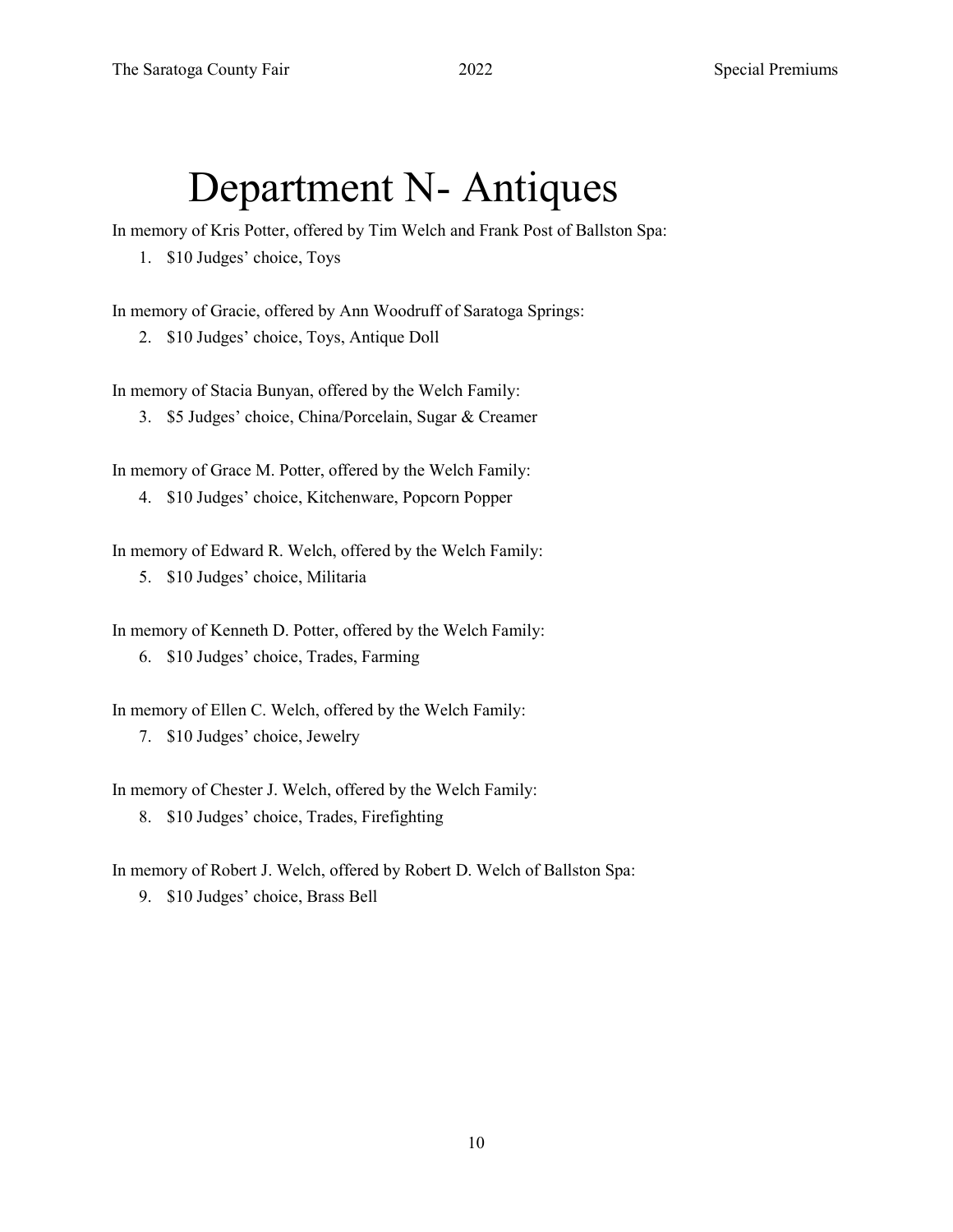#### Department P- Talent Show

In memory of Bob Zabinski, supporters of "Start to Star" offer a monetary vocal award/awards.

The Bob Zabinski Memorial Vocal Award will be presented at the "Best of Fair" Contest. This award will be presented to the vocalist/vocalists from the week who demonstrates the best vocal production, technical skills and promise as a singer. The daily scores from the week will be taken into consideration but will not necessarily determine the winner/winners.

1. \$25 Award

Dave Driscoll of Saratoga Springs offers:

The "Rising Star" Talent Award. This award will be presented in recognition of an act in the 12 & Under category. The award will be based on judges' consensus of an act demonstrating outstanding ability and achievement for their age, and will encompass all genres.

2. \$45 Award

Justin Joyner of Saratoga Springs offers:

This talent award will be presented in recognition of a guitar- playing contestant. It will be granted at the "Best of Fair" to the individual who demonstrates exceptional guitar skills, while exhibiting charismatic stage presence. The daily scores from the week will be taken into consideration but will not necessarily determine the winner. If the judges deem there are no acts that qualify for the award, the prize will be held over until the following year.

3. \$50 Award